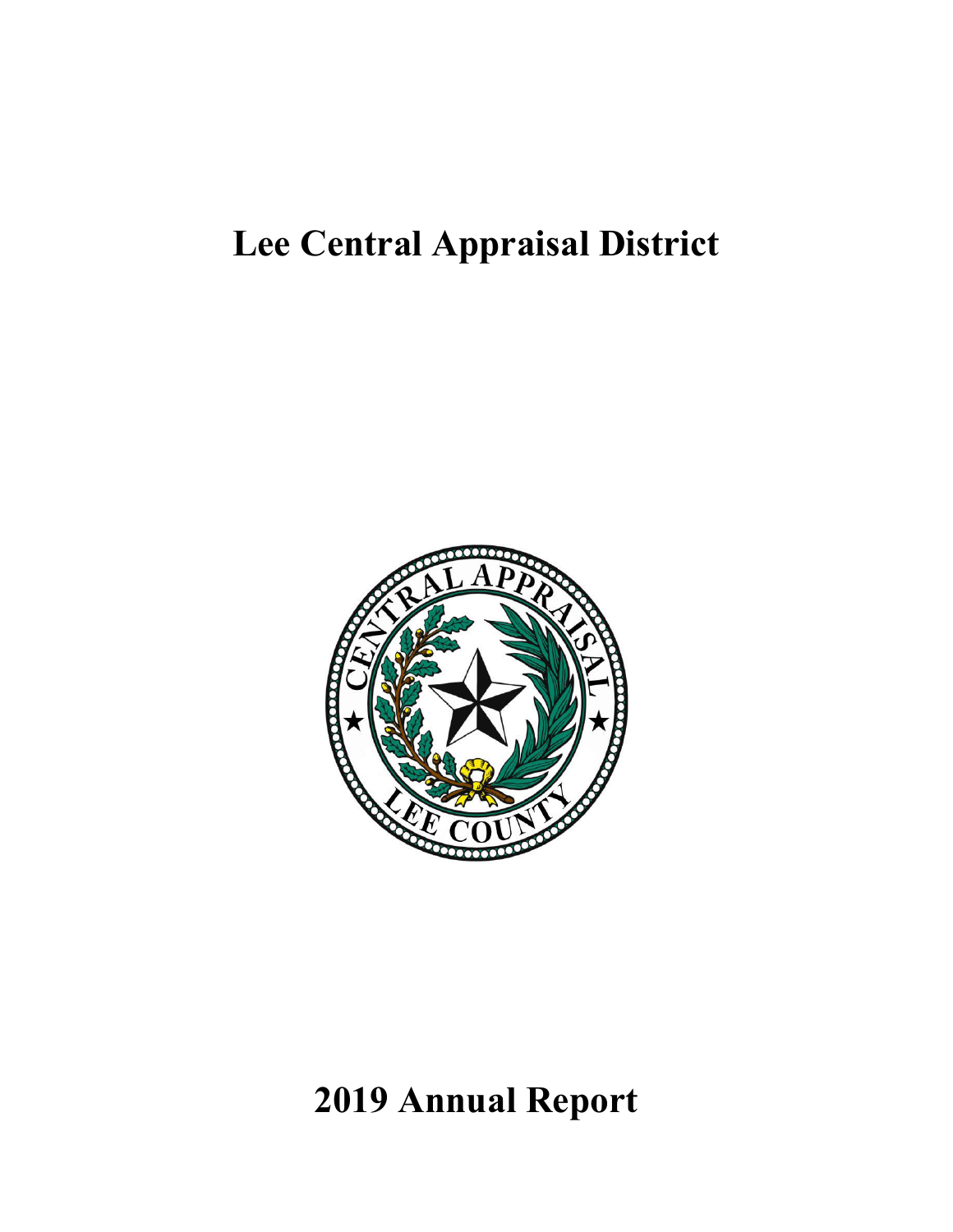## **General Information**

The Property Tax Assistance Division of the Texas Comptroller's office requires appraisal districts to publish an annual report. This report provides property owners, taxing units, and other interested parties information about total market and taxable values, average market and taxable values of a residence, and exemptions at the time of certification of values to the taxing units.

Article 8 of The Texas Constitution defines five basic rules for property taxes:

Property taxes must be equal and uniform

Generally, property must be taxed at market value defined as "the price at which a property would transfer for cash or its equivalent under prevailing market conditions". There are limited exceptions to this rule, such as productivity value for agricultural land.

Each property must have a single appraised value.

All property is taxable unless federal or state law exempts it from taxation.

Property owners have the right to reasonable notice of increases in the appraised value of their property.

The Lee Central Appraisal District was created by the Texas Legislature in 1979. Senate Bill 621 required that an appraisal district be established in each county for the purpose of appraising property for ad valorem tax purposes. Appraisal districts are local government political subdivisions of the state responsible for appraising property with county boundaries. Prior to the creation of central appraisal districts, each taxing unit followed their own appraisal standards and practices. Values were inaccurate and inequitable. Property owners were required to visit multiple taxing units to resolve any disputes concerning property value. Appraisal districts are independent of the taxing units but are governed by a board elected by the taxing units elected officials.

By law, an appraisal district is to be managed by a professional staff with training and education prescribed by the State of Texas. Appraisers are registered with the Texas Department of Licensing and Registration and must complete courses and exams to become a Registered Professional Appraiser.

Appraisal practices are governed by the Texas Property Tax Code and rules established by the Texas Comptroller of Public Accounts. The Property Tax Assistance Division conducts a property value study and a Methods and Assistance Program review in alternating years. Results of both reviews are available on the Comptroller's website.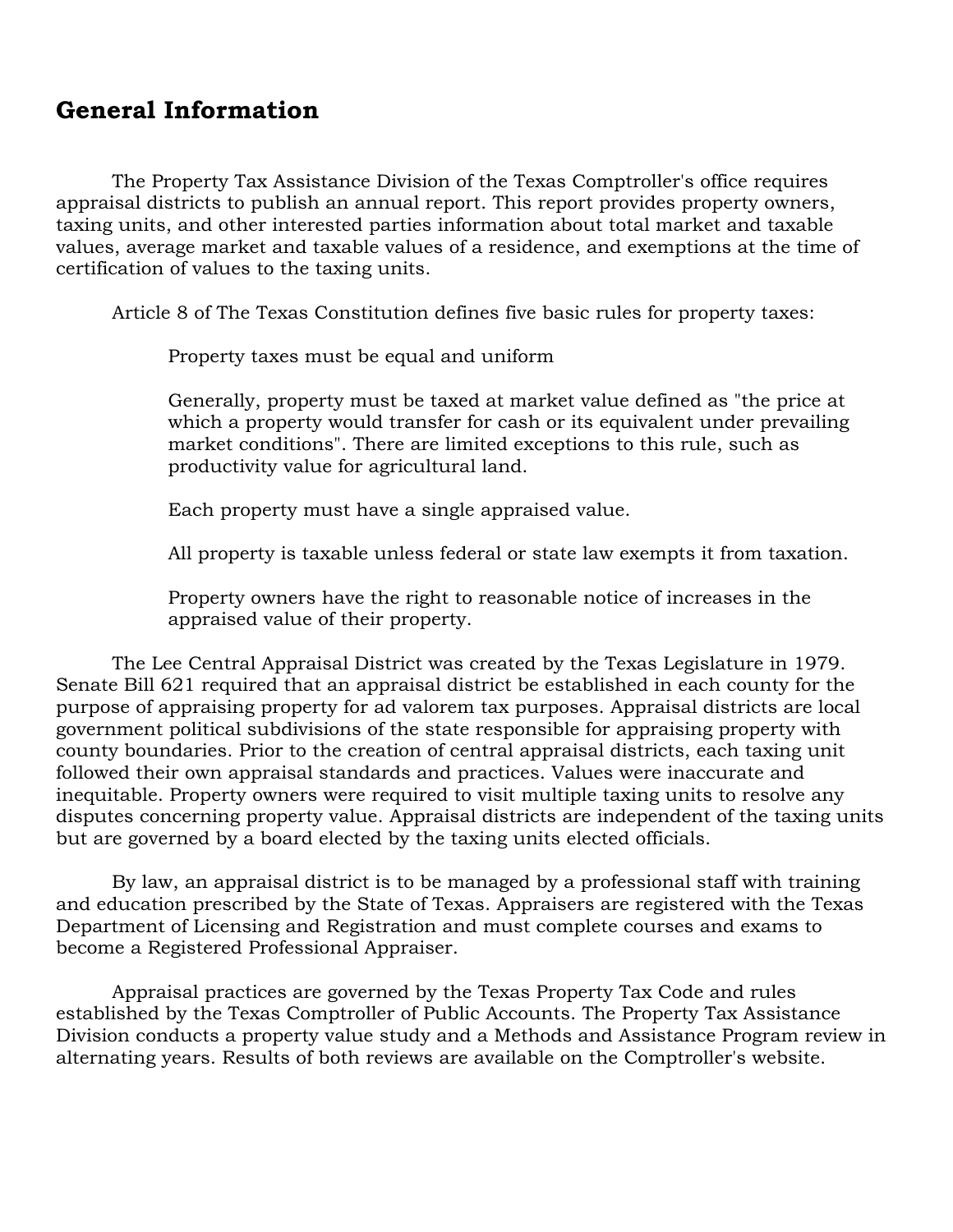## **Governance**

The appraisal district is governed by a Board of Directors whose primary responsibilities include the following:

- Establish the district's office
- Appoint the Chief Appraiser
- Approve the district's budget annually
- Contract for necessary services
- Appoint the Appraisal Review Board
- Provide advice and consent to the Chief Appraiser concerning the appointment of an Agricultural Advisory Board
- Approve contracts with appraisal firms to perform appraisal services for the district
- Other statutory duties

To be eligible to serve on the board of directors, an individual must be a resident of the district and must have resided in the district for at least two years immediately preceding the date of appointment. Members of the Board of Directors will serve two-year terms beginning in January of even-numbered years.

The Chief Appraiser is the chief administrator of the appraisal district and is appointed by the board of directors. The chief appraiser must be certified (or actively working toward certification) as a Registered Professional Appraiser (RPA) through the Texas Department of Licensing and Regulation.

Appraisal Review Board members are appointed by the Board of Directors. To serve on the ARB, an individual must be a resident of the appraisal district and must have resided in the district for at least two years. The Lee County Appraisal Review Board (ARB) is responsible by statute for the hearing and determination of taxpayer protests and taxing entity challenges.

Agricultural Advisory Board members are appointed by the Board of Directors at the recommendation of the chief appraiser to aide him in determining typical practices and standards for agricultural activities in the district.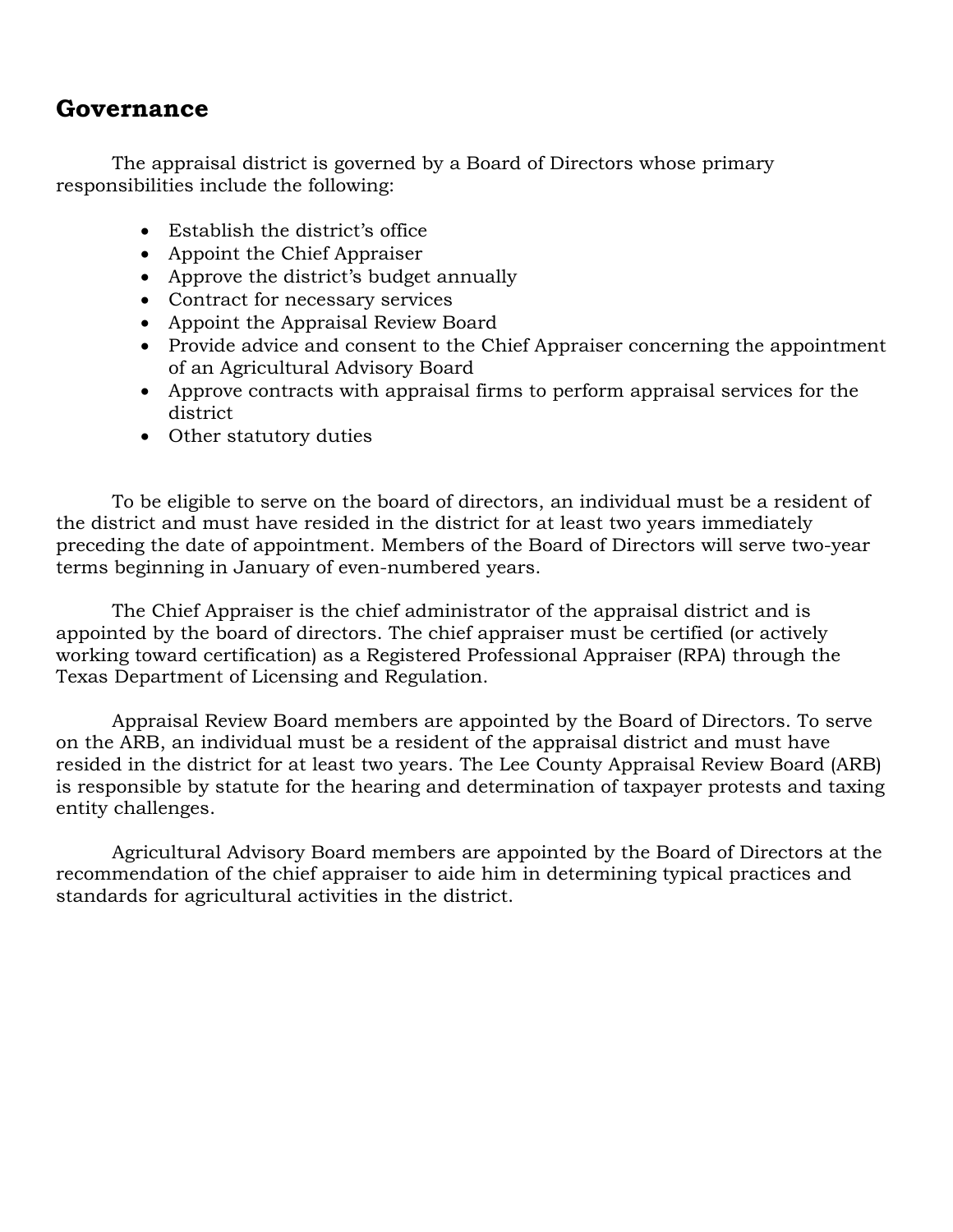## **Taxing Units**

The district is responsible for establishing and maintaining approximately 41,139 parcels that include residential, mobile homes, commercial, agricultural/rural land, industrial properties, business personal property & oil & gas mineral interests covering 629 square miles within Lee Central Appraisal District's jurisdiction.

Following are those taxing jurisdictions with territory located in the district:

- Austin Community College
- City of Giddings
- City of Lexington
- Dime Box ISD
- Elgin ISD
- Giddings ISD
- Lexington ISD
- Lee County
- Lee County Road / Bridge
- Lee County FWD #1
- Cummins Creek WCD

## **Discovery and Valuation**

In order to make a valuation, the staff must first identify new properties. This is done by field reviews, viewing aerial photography, scouring local government records such as building permits, sales letters, local realtor information or locating advertisements in the newspaper.

The staff must then collect data by visiting new and existing properties. The staff assesses the value of new structures, as well as assesses depreciation and the value of any new additions to existing structures. Additionally appraisers must classify the quality of the construction by examining features such as rooflines, add-ons, construction type such as brick or wood, etc. Data regarding sales and building prices must also be collected.

These values must be entered into the automated system along with changes in property parcel sizes and exemptions received from homeowners, the elderly, disabled veterans, charitable or religious organizations, and agricultural productivity valuation.

Then the data must be analyzed following the mass appraisal standards of the USPAP. Properties are grouped by school district, subdivision, town and neighborhood. Questions such as 'does the LCAD value match recent sales values?' must be answered. Value is then assessed to as close to 100% of market value as possible (per state law). If this is not the case, then an analysis must be done to determine the reason the values are not within an acceptable range. Once this is determined, further adjustments are made according to existing professional standards.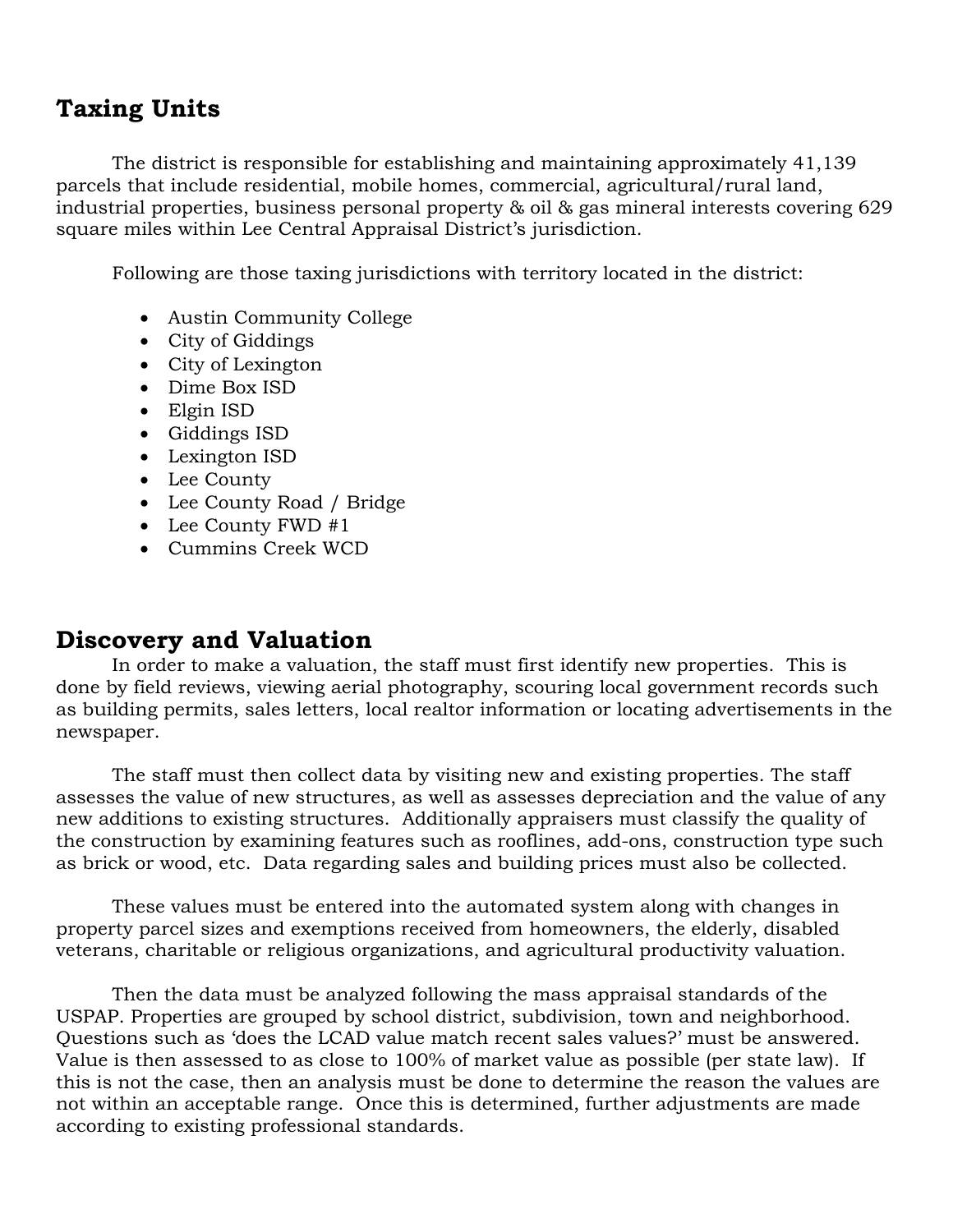# **Legislative Changes**

Lee Central Appraisal District reviews all legislation that may affect the appraisal district's operations. Once laws are passed, LCAD responds in a timely manner updating records, forms and/or procedures.

# **Property Categories Appraised**

The appraisal district is responsible for the appraisal of approximately 41,139 parcels. The following represents a summary of property categories appraised by the district for 2019:

| <b>PTAD</b>    | <b>Property Type</b>       | <b>Parcel Count</b> | <b>Market Value</b> |
|----------------|----------------------------|---------------------|---------------------|
| Classification |                            |                     |                     |
| A              | Single Family              | 3,253               | 346,450,849         |
| $\, {\bf B}$   | Multi Family               | 80                  | 15,363,973          |
| $\mathsf{C}$   | Vacant Lot                 | 750                 | 11,938,152          |
| D1             | Qualified Ag Land          | 8,150               | 1,759,174,801       |
| D2             | Improvements on            | 2,594               | 28,260,366          |
|                | Qualified Ag Land          |                     |                     |
| E              | Non-Qualified Ag Land      | 5,227               | 606,444,631         |
| F1             | Commercial Real Prop.      | 856                 | 134,634,889         |
| F2             | Industrial Real Prop.      | 66                  | 16,298,336          |
| G1             | Oil & Gas                  | 16,581              | 223,669,240         |
| J1             | Water Systems              | $\boldsymbol{2}$    | 14,520              |
| J2             | Gas Dist. System           | $\overline{5}$      | 658,180             |
| J3             | <b>Electric Company</b>    | 29                  | 23,636,430          |
| J <sub>4</sub> | Telephone Company          | 26                  | 2,714,410           |
| J <sub>5</sub> | Railroad                   | 34                  | 20,141,660          |
| J <sub>6</sub> | Pipeline Company           | 332                 | 56,942,230          |
| J7             | Cable Television           | 21                  | 497,750             |
|                | Company                    |                     |                     |
| J8             | Other Type of Utility      | 5                   | 12,476,250          |
| J9             | Railroad Rolling Stock     | $\overline{2}$      | 4,340,666           |
| L1             | Commercial Personal        | 1,087               | 44,019,394          |
|                | Prop.                      |                     |                     |
| L2             | <b>Industrial Personal</b> | 367                 | 129,509,860         |
|                | Prop.                      |                     |                     |
| M <sub>1</sub> | Mobile Homes               | 1,098               | 24,554,200          |
| ${\bf S}$      | Special Inventory          | 9                   | 2,252,480           |
| $\mathbf X$    | <b>Exempt Property</b>     | 6,698               | 182,237,502         |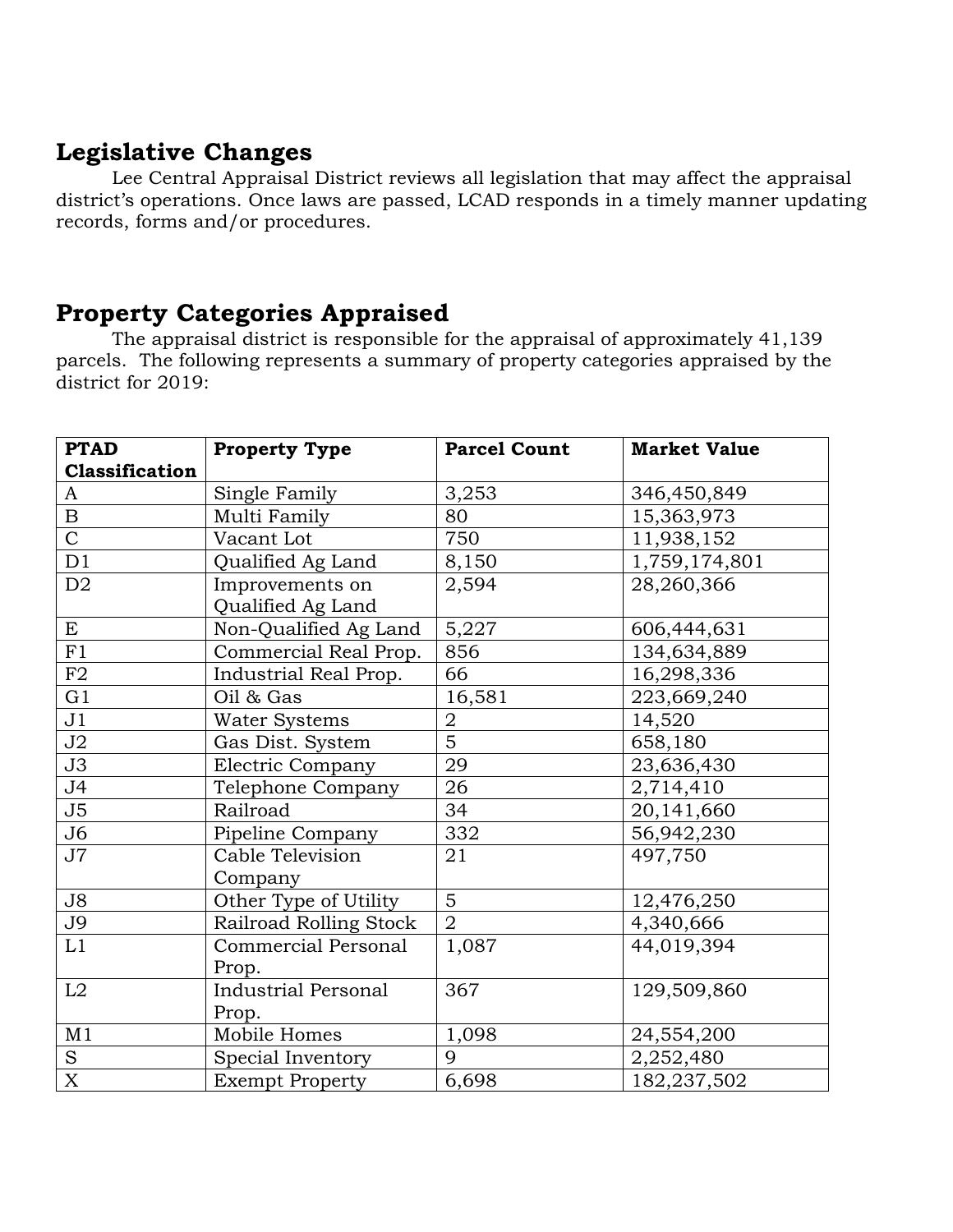|                                 | 2018                |                      |                     | 2019                 |
|---------------------------------|---------------------|----------------------|---------------------|----------------------|
| Entity                          | <b>Market Value</b> | <b>Taxable Value</b> | <b>Market Value</b> | <b>Taxable Value</b> |
| Lee County Gen<br>Fund          | 3,329,172,698       | 1,462,332,559        | 3,646,230,769       | 1,663,598,998        |
| Lee Co. Road &<br><b>Bridge</b> | 3,325,010,723       | 1,458,170,584        | 3,641,890,103       | 1,659,258,332        |
| Dime Box ISD                    | 384,225,043         | 129,068,271          | 446,516,093         | 181, 315, 748        |
| Lexington ISD                   | 1,241,706,390       | 428,068,048          | 1,337,294,263       | 449, 101, 566        |
| Giddings ISD                    | 1,682,068,192       | 762,533,454          | 1,839,060,468       | 884,509,960          |
| City Of Giddings                | 395,696,681         | 319,329,132          | 415,243,984         | 336,067,349          |
| City Of<br>Lexington            | 81,408,904          | 53,994,171           | 87,578,554          | 58,975,404           |
| Lee County<br>FWD#1             | 15,463,547          | 10,217,655           | 15,883,024          | 10,672,786           |
| Cummins Creek<br><b>WCID</b>    | 128,746,123         | 80,002,747           | 142,441,953         | 93,155,092           |
| Elgin ISD                       | 17,011,018          | 9,028,576            | 19,019,399          | 10,213,154           |
| Austin<br>Community<br>College  | 17,011,018          | 8,461,786            | 19,019,399          | 9,476,003            |

### **Certified Values for All Jurisdictions**

# **Average Value of Single Family Residence**

|                                    | 2018                |                      |                     | 2019                 |
|------------------------------------|---------------------|----------------------|---------------------|----------------------|
| Entity                             | <b>Market Value</b> | <b>Taxable Value</b> | <b>Market Value</b> | <b>Taxable Value</b> |
| Lee County Gen<br>Fund             | 144,787             | 143,068              | 162,916             | 155,246              |
| Lee Co. Road $\&$<br><b>Bridge</b> | 144,787             | 143,068              | 162,916             | 155,246              |
| Dime Box ISD                       | 120,859             | 90,173               | 128,518             | 98,759               |
| Lexington ISD                      | 146,920             | 121,209              | 174,457             | 136,897              |
| Giddings ISD                       | 146,437             | 105,966              | 159,153             | 114,788              |
| City Of Giddings                   | 120,515             | 119,481              | 133,896             | 129,086              |
| City Of Lexington                  | 105,328             | 103,130              | 122,080             | 114,695              |
| Lee County<br>FWD#1                | 80,218              | 77,764               | 87,400              | 85,432               |
| Cummins Creek<br><b>WCD</b>        | 217,874             | 216,597              | 224,589             | 223,390              |
| Elgin ISD                          | 175,435             | 151,114              | 217,666             | 171,078              |
| <b>Austin Community</b><br>College | 175,435             | 171,257              | 217,666             | 191,198              |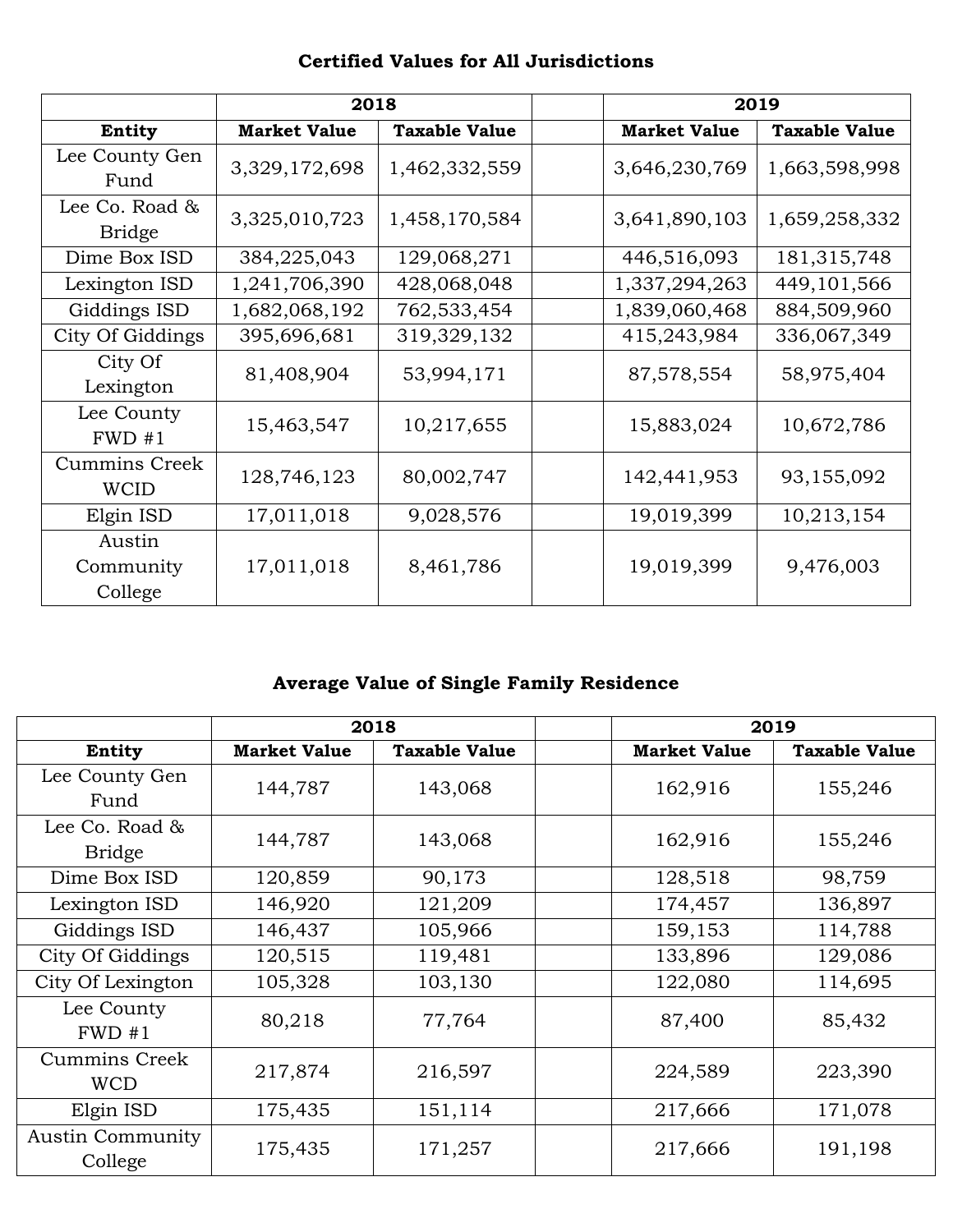|                                    | 2018                |                      |                     | 2019                 |
|------------------------------------|---------------------|----------------------|---------------------|----------------------|
| Entity                             | <b>Market Value</b> | <b>Taxable Value</b> | <b>Market Value</b> | <b>Taxable Value</b> |
| Lee County Gen<br>Fund             | 29,977,990          | 25,374,560           | 30,534,040          | 29,859,719           |
| Lee Co. Road &<br><b>Bridge</b>    | 29,977,990          | 25,374,560           | 30,534,040          | 29,859,719           |
| Dime Box ISD                       | 2,219,120           | 2,079,810            | 3,287,140           | 3,269,214            |
| Lexington ISD                      | 13,730,400          | 9,672,730            | 11,750,940          | 10,873,019           |
| Giddings ISD                       | 13,973,610          | 12,693,717           | 15,089,760          | 14, 114, 446         |
| City Of Giddings                   | 5,243,660           | 5, 181, 230          | 4,583,890           | 4,488,150            |
| City Of Lexington                  | 4,418,070           | 655,200              | 1,150,820           | 1,143,290            |
| Lee County<br>FWD#1                | 68,990              | 68,990               | $\overline{0}$      | $\Omega$             |
| <b>Cummins Creek</b><br><b>WCD</b> | 846,530             | 846,530              | 1,962,770           | 1,962,770            |
| Elgin ISD                          | 54,860              | 54,860               | 406,200             | 374,370              |
| Austin<br>Community<br>College     | 54,860              | 54,860               | 406,200             | 244,370              |

## **Certified New Value for All Jurisdictions**

#### **Formal Protest Data**

|                     | 2018 | 2019 |
|---------------------|------|------|
| Filed               | 634  | 743  |
| Withdrawn           | 99   | 8.   |
| Settled             | 377  | 499  |
| No Showed           | 65   | 112  |
| <b>ARB</b> Decision | 77   |      |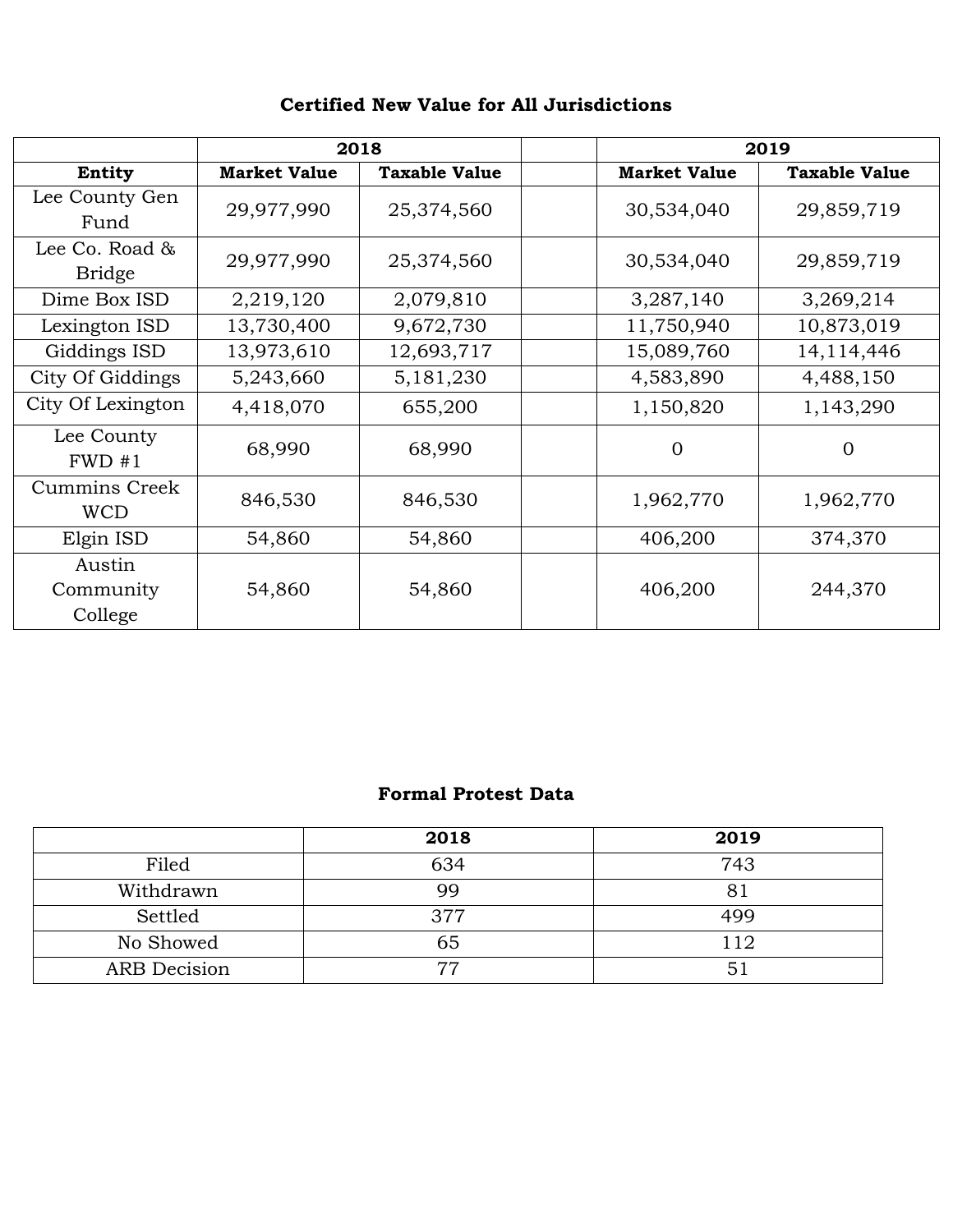#### **2019 Exemption Data Lee County General Fund**

| <b>Exemption</b>    | Count          | <b>Local</b>     | <b>State</b>   | <b>Total</b> |
|---------------------|----------------|------------------|----------------|--------------|
| <b>CH</b>           | 4              | 404,580          | $\overline{0}$ | 404,580      |
| DP                  | 103            | 1,163,990        | $\overline{0}$ | 1,163,990    |
| <b>DPS</b>          | 1              | 12,000           | $\overline{0}$ | 12,000       |
| DV1                 | 12             | $\overline{0}$   | 81,000         | 81,000       |
| DV1S                | $\sqrt{2}$     | $\overline{0}$   | 10,000         | 10,000       |
| DV <sub>2</sub>     | 9              | $\mathbf{0}$     | 67,500         | 67,500       |
| DV3                 | 13             | $\overline{0}$   | 131,000        | 131,000      |
| DV3S                | $\overline{1}$ | $\overline{0}$   | 10,000         | 10,000       |
| DV4                 | 120            | $\mathbf{0}$     | 1,006,840      | 1,006,840    |
| DV4S                | 21             | $\overline{0}$   | 213,310        | 213,310      |
| <b>DVHS</b>         | 69             | $\overline{0}$   | 11,778,165     | 11,778,165   |
| <b>DVHSS</b>        | 6              | $\mathbf{0}$     | 607,127        | 607,127      |
| <b>EX</b>           | 32             | $\overline{0}$   | 26,035,870     | 26,035,870   |
| EX-XG               | $\mathbf{1}$   | $\overline{0}$   | 8,520          | 8,520        |
| EX-XI               | 8              | $\mathbf{0}$     | 1,264,270      | 1,264,270    |
| EX-XN               | 33             | $\overline{0}$   | 2,138,620      | 2,138,620    |
| EX-XR               | 39             | $\overline{0}$   | 9,858,860      | 9,858,860    |
| EX-XU               | 9              | $\overline{0}$   | 1,479,210      | 1,479,210    |
| EX-XV               | 601            | $\overline{0}$   | 140,285,005    | 140,285,005  |
| EX-XV<br>(prorated) | $\overline{2}$ | $\overline{0}$   | 121,207        | 121,207      |
| <b>EX366</b>        | 5,970          | $\boldsymbol{0}$ | 601,750        | 601,750      |
| <b>LVE</b>          | 1              | 39,610           | $\Omega$       | 39,610       |
| <b>OV65</b>         | 1,918          | 21,648,381       | $\overline{0}$ | 21,648,381   |
| <b>OV65S</b>        | $\overline{7}$ | 84,000           | $\mathbf{0}$   | 84,000       |
| PC                  | 1              | 41,800           | $\mathbf 0$    | 41,800       |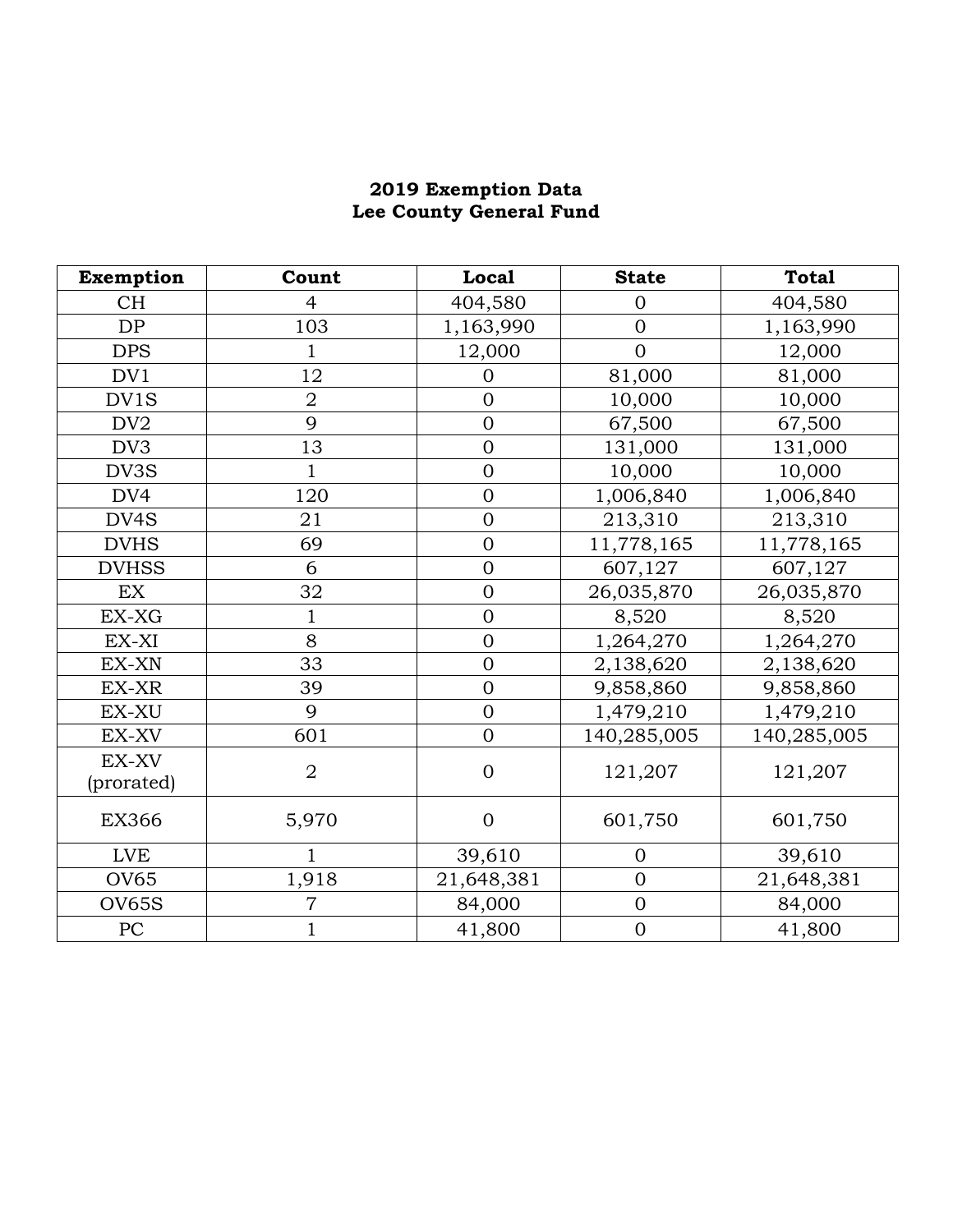#### **2019 Exemption Data Lee County Road & Bridge**

| Exemption           | Count          | Local          | <b>State</b>   | <b>Total</b> |
|---------------------|----------------|----------------|----------------|--------------|
| <b>CH</b>           | $\overline{4}$ | 404,580        | $\Omega$       | 404,580      |
| DP                  | 103            | 1,163,990      | $\overline{0}$ | 1,163,990    |
| <b>DPS</b>          | $\mathbf 1$    | 12,000         | $\overline{0}$ | 12,000       |
| DV1                 | 12             | $\overline{0}$ | 81,000         | 81,000       |
| DV1S                | $\overline{2}$ | $\mathbf{0}$   | 10,000         | 10,000       |
| DV <sub>2</sub>     | 9              | $\overline{0}$ | 67,500         | 67,500       |
| DV3                 | 13             | $\mathbf{0}$   | 131,000        | 131,000      |
| DV3S                | $\mathbf{1}$   | $\overline{0}$ | 10,000         | 10,000       |
| DV4                 | 120            | $\mathbf{0}$   | 1,006,840      | 1,006,840    |
| DV4S                | 21             | $\mathbf{0}$   | 213,310        | 213,310      |
| <b>DVHS</b>         | 69             | $\overline{0}$ | 11,778,165     | 11,778,165   |
| <b>DVHSS</b>        | 6              | $\overline{0}$ | 607,127        | 607,127      |
| <b>EX</b>           | 32             | $\mathbf{0}$   | 26,035,870     | 26,035,870   |
| EX-XG               | 1              | $\mathbf{0}$   | 8,520          | 8,520        |
| EX-XI               | 8              | $\overline{0}$ | 1,264,270      | 1,264,270    |
| EX-XN               | 33             | $\overline{0}$ | 2,138,620      | 2,138,620    |
| EX-XR               | 39             | $\overline{0}$ | 9,858,860      | 9,858,860    |
| EX-XU               | 9              | $\overline{0}$ | 1,479,210      | 1,479,210    |
| EX-XV               | 601            | $\overline{0}$ | 140,285,005    | 140,285,005  |
| EX-XV<br>(prorated) | $\overline{2}$ | $\mathbf{0}$   | 121,207        | 121,207      |
| <b>EX366</b>        | 5,970          | $\mathbf{0}$   | 601,750        | 601,750      |
| <b>LVE</b>          |                | 39,610         | $\overline{0}$ | 39,610       |
| <b>OV65</b>         | 1,918          | 21,648,381     | $\overline{0}$ | 21,648,381   |
| <b>OV65S</b>        | $\overline{7}$ | 84,000         | $\mathbf{0}$   | 84,000       |
| PC                  | $\mathbf{1}$   | 41,800         | $\mathbf 0$    | 41,800       |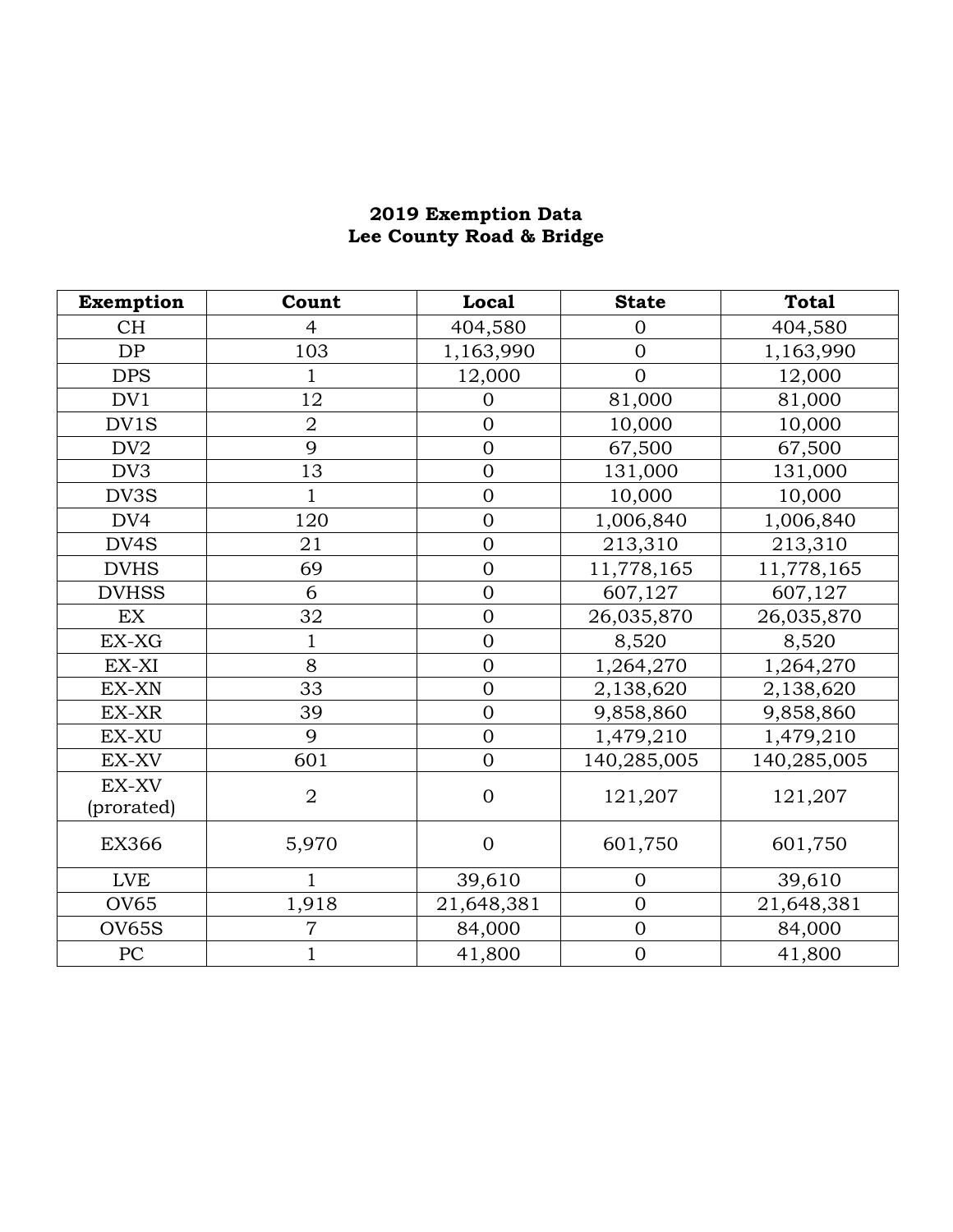#### **2019 Exemption Data Dime Box ISD**

| Exemption       | Count          | Local          | <b>State</b> | <b>Total</b> |
|-----------------|----------------|----------------|--------------|--------------|
| СH              | $\overline{2}$ | 224,100        | 0            | 224,100      |
| DP              | 14             | 0              | 75,000       | 75,000       |
| DV1             | $\overline{2}$ | $\overline{0}$ | 12,000       | 12,000       |
| DV <sub>2</sub> | $\overline{2}$ | $\overline{0}$ | 15,000       | 15,000       |
| DV3             | $\overline{2}$ | $\mathbf{0}$   | 15,000       | 15,000       |
| DV3S            |                | $\overline{0}$ | 732          | 732          |
| DV <sub>4</sub> | 15             | $\mathbf{0}$   | 120,770      | 120,770      |
| DV4S            | $\overline{2}$ | $\overline{0}$ | 24,000       | 24,000       |
| <b>DVHS</b>     | 10             | $\mathbf{0}$   | 1,291,420    | 1,291,420    |
| EX              | 5              | $\mathbf{0}$   | 126,460      | 126,460      |
| EX-XG           |                | $\overline{0}$ | 8,520        | 8,520        |
| EX-XI           | 5              | $\overline{0}$ | 1,163,790    | 1,163,790    |
| EX-XN           | 3              | $\mathbf{0}$   | 142,190      | 142,190      |
| EX-XR           | $\overline{4}$ | $\mathbf{0}$   | 1,305,830    | 1,305,830    |
| EX-XV           | 63             | $\overline{0}$ | 7,094,260    | 7,094,260    |
| <b>EX366</b>    | 2,427          | 0              | 201,640      | 201,640      |
| <b>HS</b>       | 364            | 1,414,526      | 8,299,888    | 9,714,414    |
| OV65            | 181            | O              | 1,540,925    | 1,540,925    |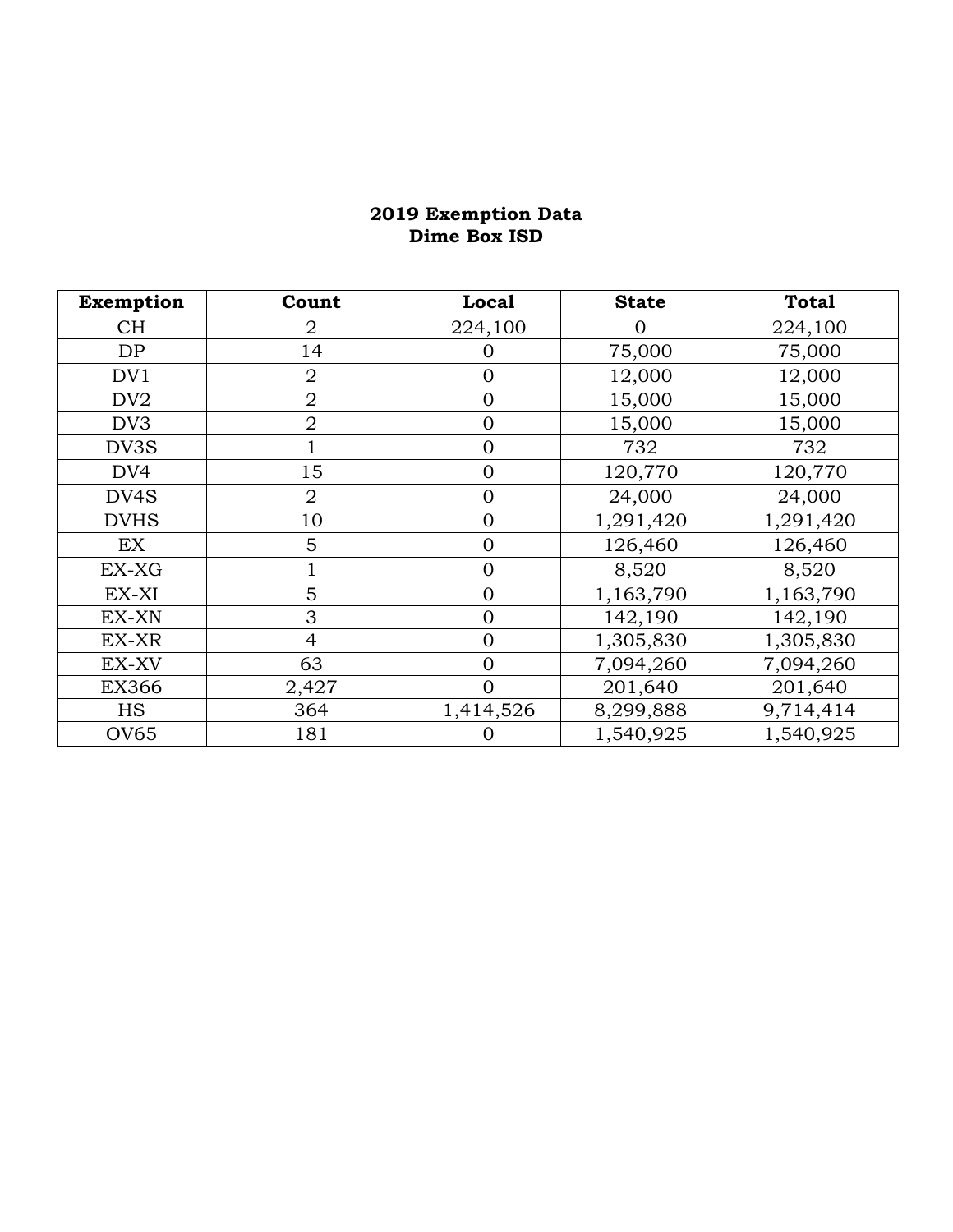#### **2019 Exemption Data Giddings ISD**

| Exemption           | Count          | Local          | <b>State</b> | <b>Total</b> |
|---------------------|----------------|----------------|--------------|--------------|
| <b>CH</b>           |                | 82,200         | $\Omega$     | 82,200       |
| DP                  | 50             | $\overline{0}$ | 430,580      | 430,580      |
| <b>DPS</b>          |                | $\mathbf{0}$   | 10,000       | 10,000       |
| DV1                 | $\overline{4}$ | $\overline{0}$ | 27,000       | 27,000       |
| DV1S                |                | $\overline{0}$ | 5,000        | 5,000        |
| DV <sub>2</sub>     | $\overline{2}$ | $\overline{0}$ | 15,000       | 15,000       |
| DV <sub>3</sub>     | $\overline{7}$ | $\overline{0}$ | 74,000       | 74,000       |
| DV4                 | 47             | $\overline{0}$ | 367,040      | 367,040      |
| DV <sub>4</sub> S   | 10             | $\mathbf{0}$   | 98,970       | 98,970       |
| <b>DVHS</b>         | 29             | $\overline{0}$ | 4,214,829    | 4,214,829    |
| <b>DVHSS</b>        | $\overline{2}$ | $\overline{0}$ | 194,930      | 194,930      |
| EX                  | 24             | $\overline{0}$ | 248,080      | 248,080      |
| EX-XI               | $\overline{2}$ | $\overline{0}$ | 84,040       | 84,040       |
| EX-XN               | 21             | $\overline{0}$ | 1,609,370    | 1,609,370    |
| EX-XR               | 19             | $\overline{0}$ | 3,794,910    | 3,794,910    |
| EX-XU               | 6              | $\overline{0}$ | 437,220      | 437,220      |
| EX-XV               | 351            | $\overline{0}$ | 97,532,085   | 97,532,085   |
| EX-XV<br>(prorated) | $\overline{2}$ | $\overline{0}$ | 95,558       | 95,558       |
| <b>EX366</b>        | 4,330          | $\overline{0}$ | 451,720      | 451,720      |
| <b>HS</b>           | 2,267          | 32,612,471     | 54,003,699   | 86,616,170   |
| <b>OV65</b>         | 994            | 2,584,830      | 9,087,638    | 11,672,468   |
| <b>OV65S</b>        | 3              | 9,000          | 30,000       | 39,000       |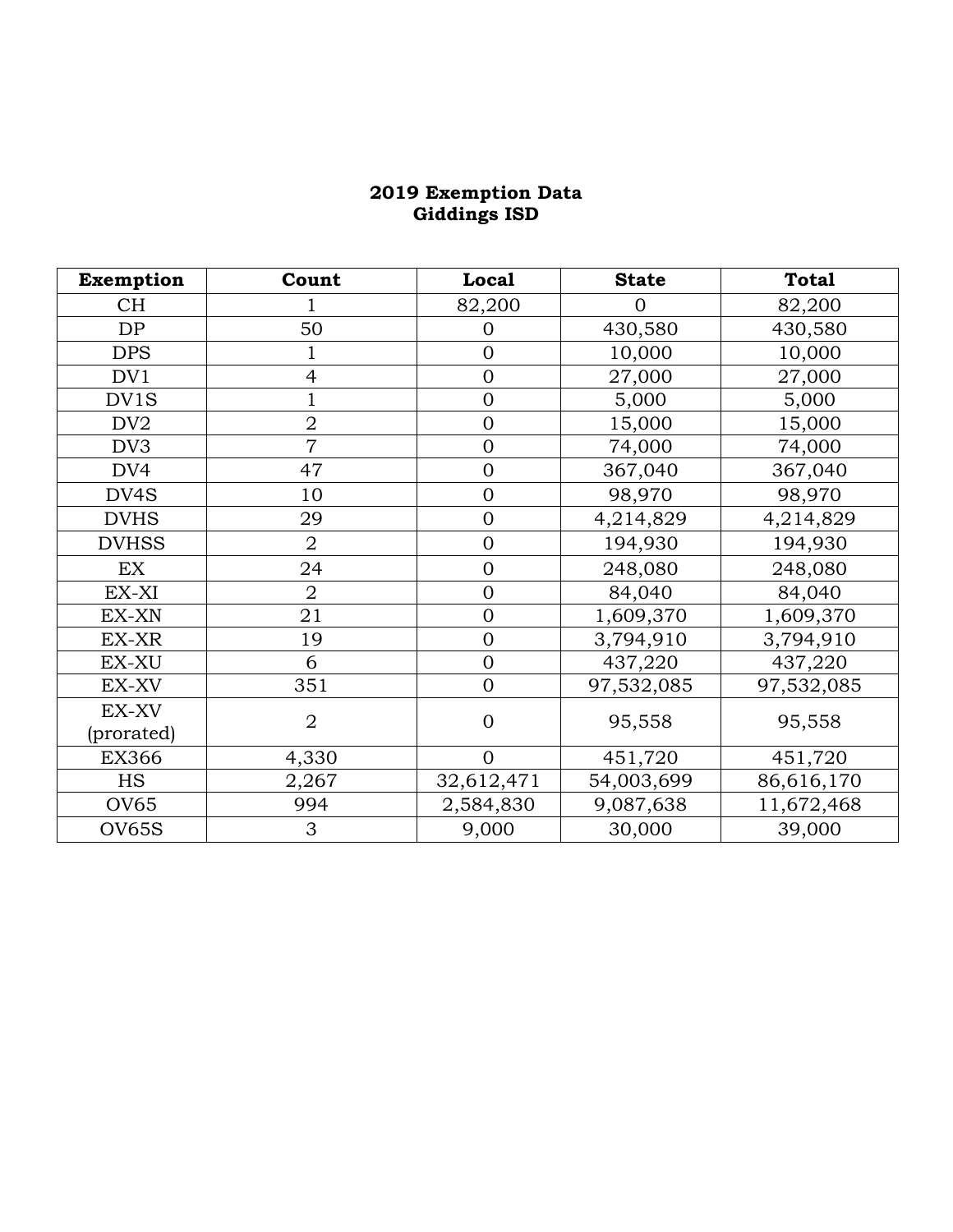#### **2019 Exemption Data Lexington ISD**

| <b>Exemption</b> | Count          | <b>Local</b>   | <b>State</b> | <b>Total</b> |
|------------------|----------------|----------------|--------------|--------------|
| <b>CH</b>        |                | 98,280         | $\Omega$     | 98,280       |
| DP               | 39             | $\overline{0}$ | 331,100      | 331,100      |
| DV1              | 6              | $\mathbf 0$    | 37,000       | 37,000       |
| DV1S             |                | $\overline{0}$ | 5,000        | 5,000        |
| DV <sub>2</sub>  | 5              | $\mathbf{0}$   | 37,500       | 37,500       |
| DV <sub>3</sub>  | $\overline{4}$ | $\mathbf{0}$   | 42,000       | 42,000       |
| DV <sub>4</sub>  | 55             | $\mathbf{0}$   | 459,900      | 459,900      |
| DV4S             | 9              | $\overline{0}$ | 78,340       | 78,340       |
| <b>DVHS</b>      | 28             | $\mathbf{0}$   | 3,959,174    | 3,959,174    |
| <b>DVHSS</b>     | $\overline{4}$ | $\mathbf{0}$   | 202,197      | 202,197      |
| EX               | 3              | $\overline{0}$ | 25,661,330   | 25,661,330   |
| EX-XI            |                | $\overline{0}$ | 16,440       | 16,440       |
| EX-XN            | 9              | $\overline{0}$ | 387,060      | 387,060      |
| EX-XR            | 16             | $\mathbf{0}$   | 4,758,120    | 4,758,120    |
| EX-XU            | 3              | $\overline{0}$ | 1,041,990    | 1,041,990    |
| EX-XV            | 187            | $\overline{0}$ | 35,658,660   | 35,658,660   |
| <b>EX366</b>     | 391            | $\overline{0}$ | 54,020       | 54,020       |
| <b>HS</b>        | 1,593          | $\overline{0}$ | 37,915,919   | 37,915,919   |
| LVE              |                | 39,610         |              | 39,610       |
| <b>OV65</b>      | 731            | 3,522,207      | 6,449,925    | 9,972,132    |
| OV65S            | 4              | 24,000         | 40,000       | 64,000       |
| PC               |                | 41,800         |              | 41,800       |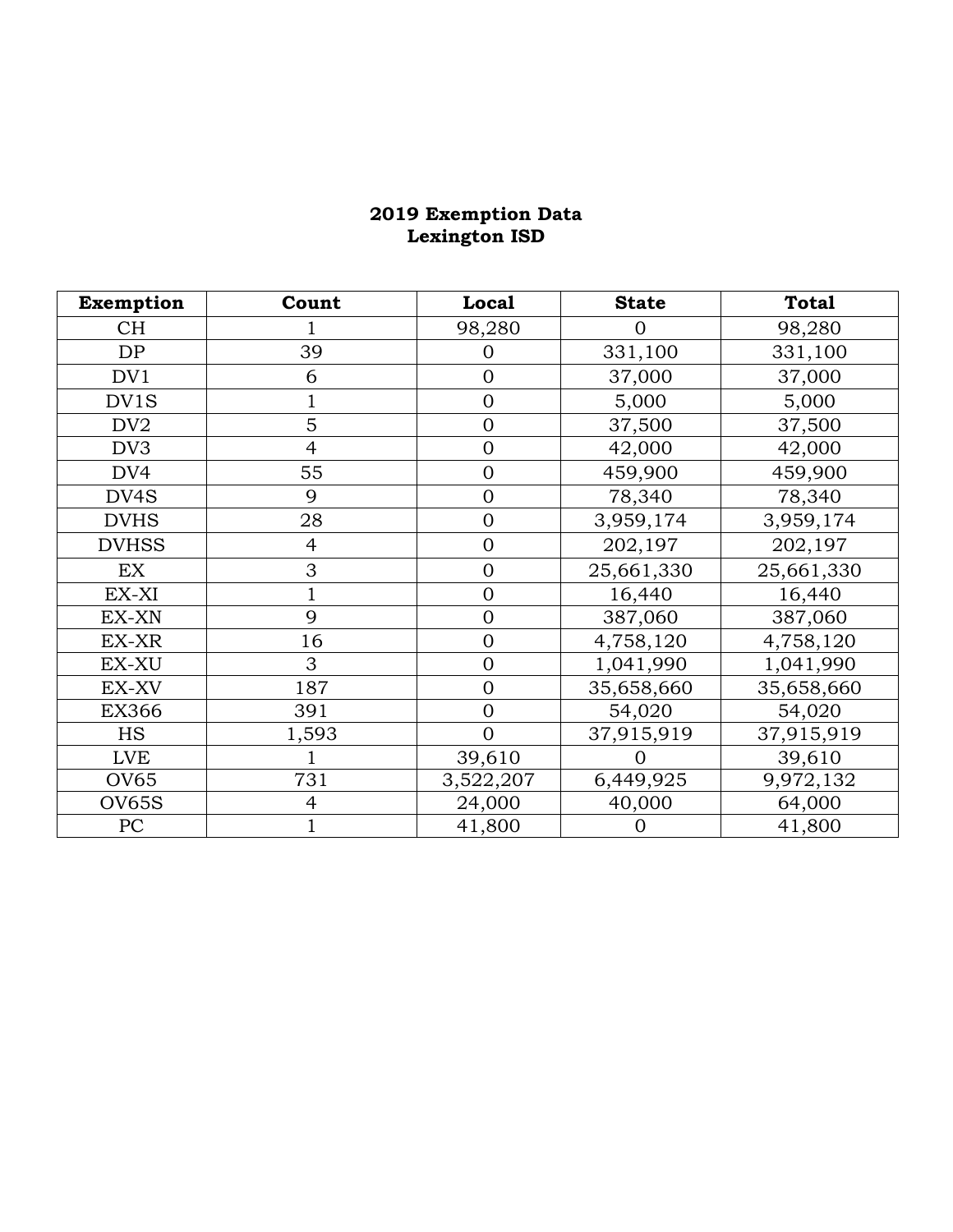#### **2019 Exemption Data City of Giddings**

| Exemption         | Count          | Local          | <b>State</b>   | <b>Total</b> |
|-------------------|----------------|----------------|----------------|--------------|
| CH <sub></sub>    |                | 82,200         |                | 82,200       |
| DV1               |                | O              | 5,000          | 5,000        |
| DV <sub>2</sub>   | $\overline{2}$ | $\overline{0}$ | 15,000         | 15,000       |
| DV <sub>3</sub>   | 3              | $\overline{0}$ | 32,000         | 32,000       |
| DV <sub>4</sub>   | 16             | $\overline{0}$ | 113,150        | 113,150      |
| DV <sub>4</sub> S | 6              | $\overline{0}$ | 72,000         | 72,000       |
| <b>DVHS</b>       | 10             | $\overline{0}$ | 1,307,996      | 1,307,996    |
| EX                | $\overline{7}$ | $\overline{0}$ | 60,240         | 60,240       |
| EX-XI             | $\overline{2}$ | $\overline{0}$ | 84,040         | 84,040       |
| EX-XN             | 13             | $\overline{0}$ | 1,285,310      | 1,285,310    |
| EX-XR             | $\overline{2}$ | $\overline{0}$ | 259,080        | 259,080      |
| EX-XU             |                | $\overline{0}$ | 100            | 100          |
| EX-XV             | 194            | $\overline{0}$ | 61,496,320     | 61,496,320   |
| EX-XV             |                | $\overline{0}$ | 79,906         | 79,906       |
| (prorated)        |                |                |                |              |
| <b>EX366</b>      | 830            | $\Omega$       | 94,150         | 94,150       |
| OV65              | 380            | 1,100,250      | 0              | 1,100,250    |
| OV65S             |                | 3,000          | $\overline{0}$ | 3,000        |

#### **2019 Exemption Data City of Lexington**

| Exemption        | Count | Local   | <b>State</b> | <b>Total</b> |
|------------------|-------|---------|--------------|--------------|
| <b>CH</b>        |       | 98,280  |              | 98,280       |
| DV <sub>2</sub>  |       |         | 7,500        | 7,500        |
| DV <sub>4</sub>  |       |         |              |              |
| <b>DVHS</b>      |       |         | 128,656      | 128,656      |
| EX-XI            |       |         | 16,440       | 16,440       |
| EX-XN            | 2     |         | 61,560       | 61,560       |
| EX-XU            | 2     |         | 245,150      | 245,150      |
| EX-XV            | 69    |         | 23,364,500   | 23,364,500   |
| EX366            | 18    |         | 3,400        | 3,400        |
| OV <sub>65</sub> | 99    | 288,400 |              | 288,400      |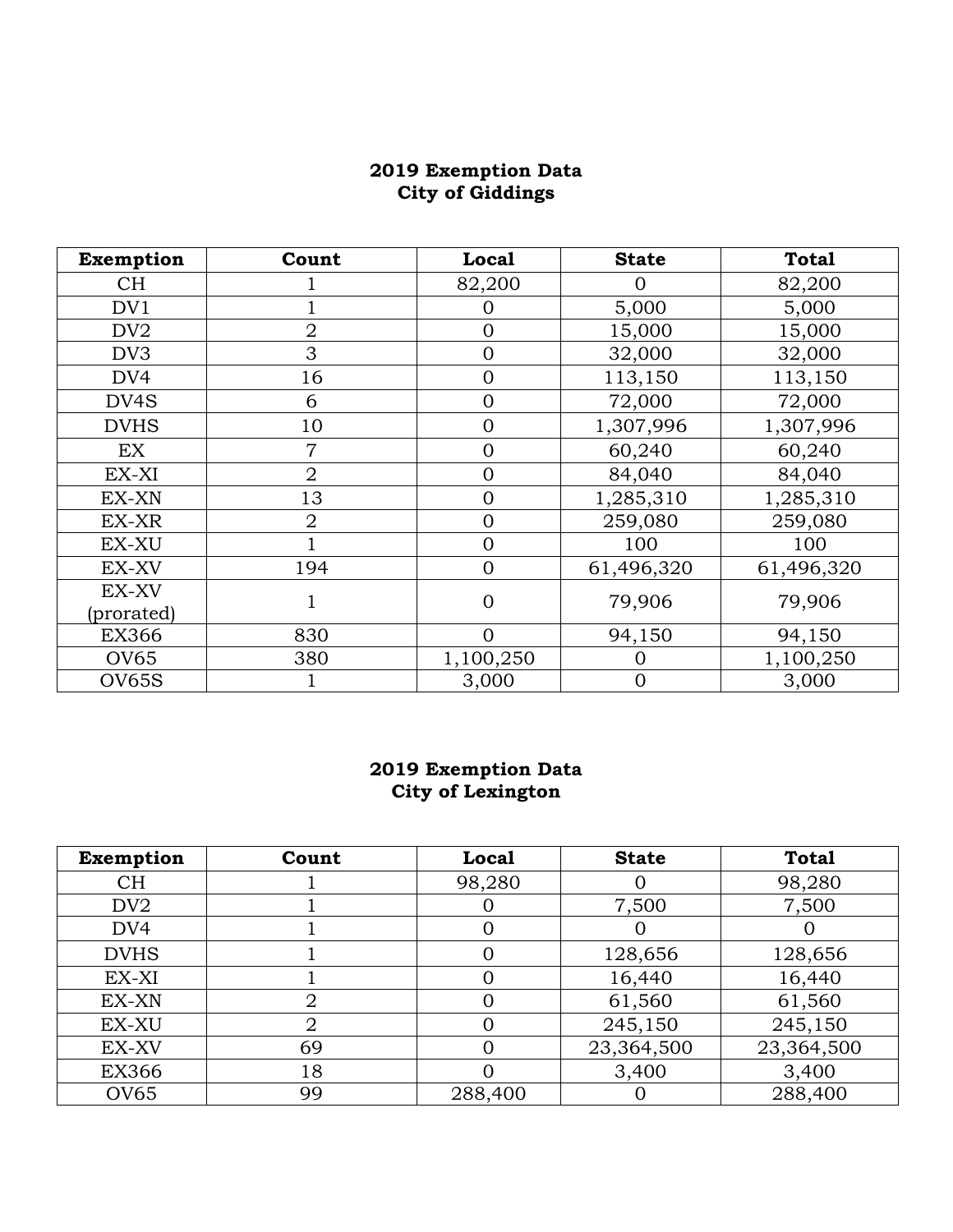### **2019 Exemption Data Lee County FWD #1**

| <b>Exemption</b> | Count | <b>Local</b> | <b>State</b> | <b>Total</b> |
|------------------|-------|--------------|--------------|--------------|
| CН               |       | 224,100      |              | 224,100      |
| EX-XG            |       |              | 8,520        | 8,520        |
| EX-XI            |       |              | 102,580      | 102,580      |
| EX-XV            | 29    |              | 2,952,270    | 2,952,270    |
| <b>EX366</b>     | 52    |              | 5,720        | 5,720        |

#### **2019 Exemption Data Cummins Creek WCD**

| Exemption       | Count | Local | <b>State</b> | <b>Total</b> |
|-----------------|-------|-------|--------------|--------------|
| <b>DVIS</b>     |       |       | 5,000        | 5,000        |
| DV <sub>4</sub> | З     |       | 22,870       | 22,870       |
| <b>DVHS</b>     |       |       | 353,704      | 353,704      |
| EX              | 6     |       | 128,430      | 128,430      |
| EX-XN           |       |       | 18,920       | 18,920       |
| EX-XR           |       |       | 37,470       | 37,470       |
| EX-XV           | 25    |       | 13,605,200   | 13,605,200   |
| <b>EX366</b>    | 148   |       | 19,920       | 19,920       |

## **2019 Exemption Data Elgin ISD**

| <b>Exemption</b> | Count | <b>Local</b> | <b>State</b> | <b>Total</b> |
|------------------|-------|--------------|--------------|--------------|
| DV <sub>4</sub>  |       |              | 15,070       | 15,070       |
| <b>DVHS</b>      |       |              | 187,147      | 187,147      |
| EX366            |       |              | 629          | 629          |
| HS               | 35    |              | 850,000      | 850,000      |
| OV <sub>65</sub> |       |              | 120,000      | 120,000      |